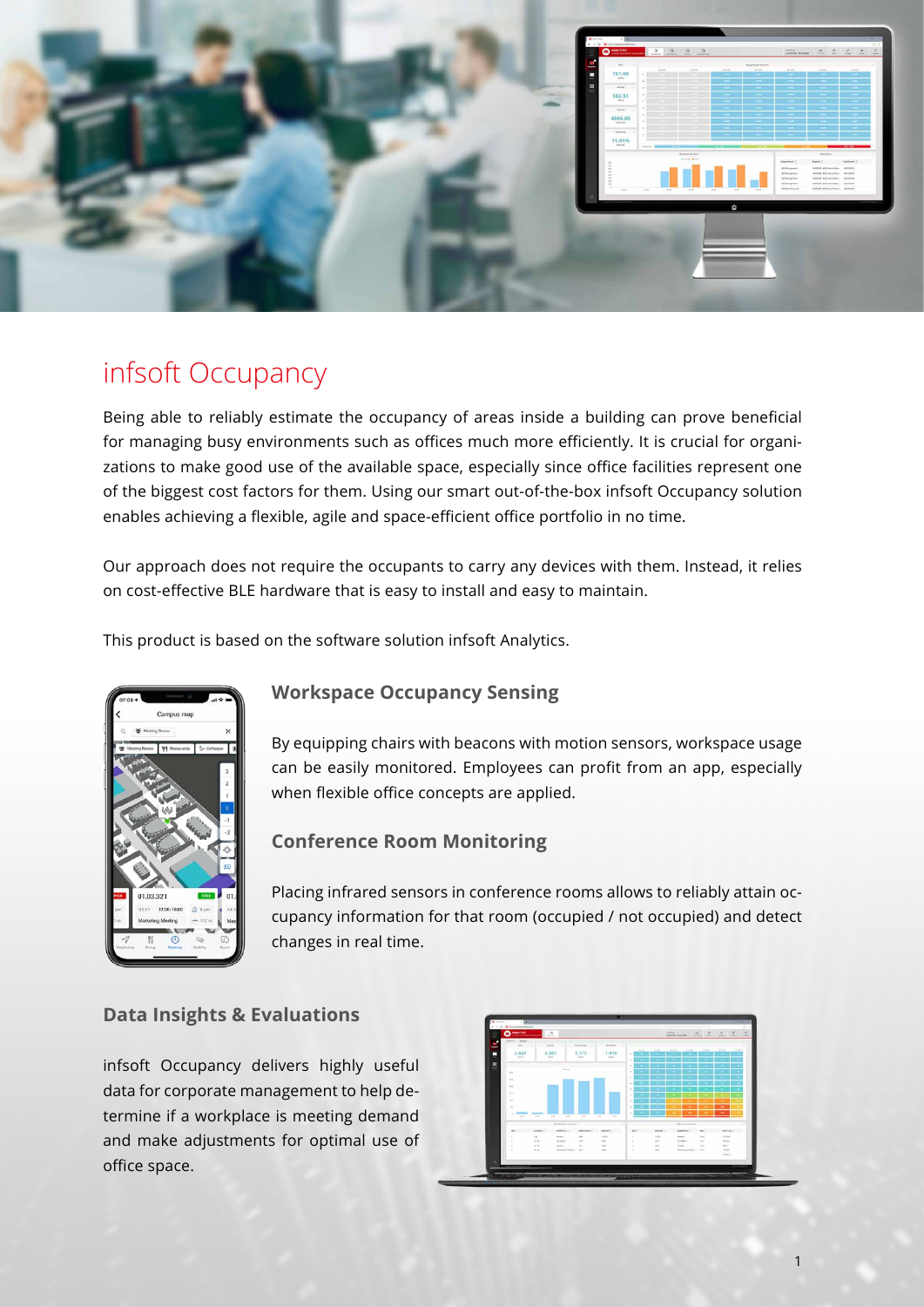## **Technical Implementation**

Bluetooth Low Energy (BLE) beacons with built-in motion sensor capability are attached to the office chairs. A small number of infsoft Locator Nodes 1400 are installed in the areas to be monitored.

In conference rooms, presence detectors (Passive Infrared Sensors, PIR) can be used to monitor occupancy.

### **Required Hardware**



OR: any third-party solution, implemented via API

## **Deployed Software**





## **infsoft Occupancy | Impressions**